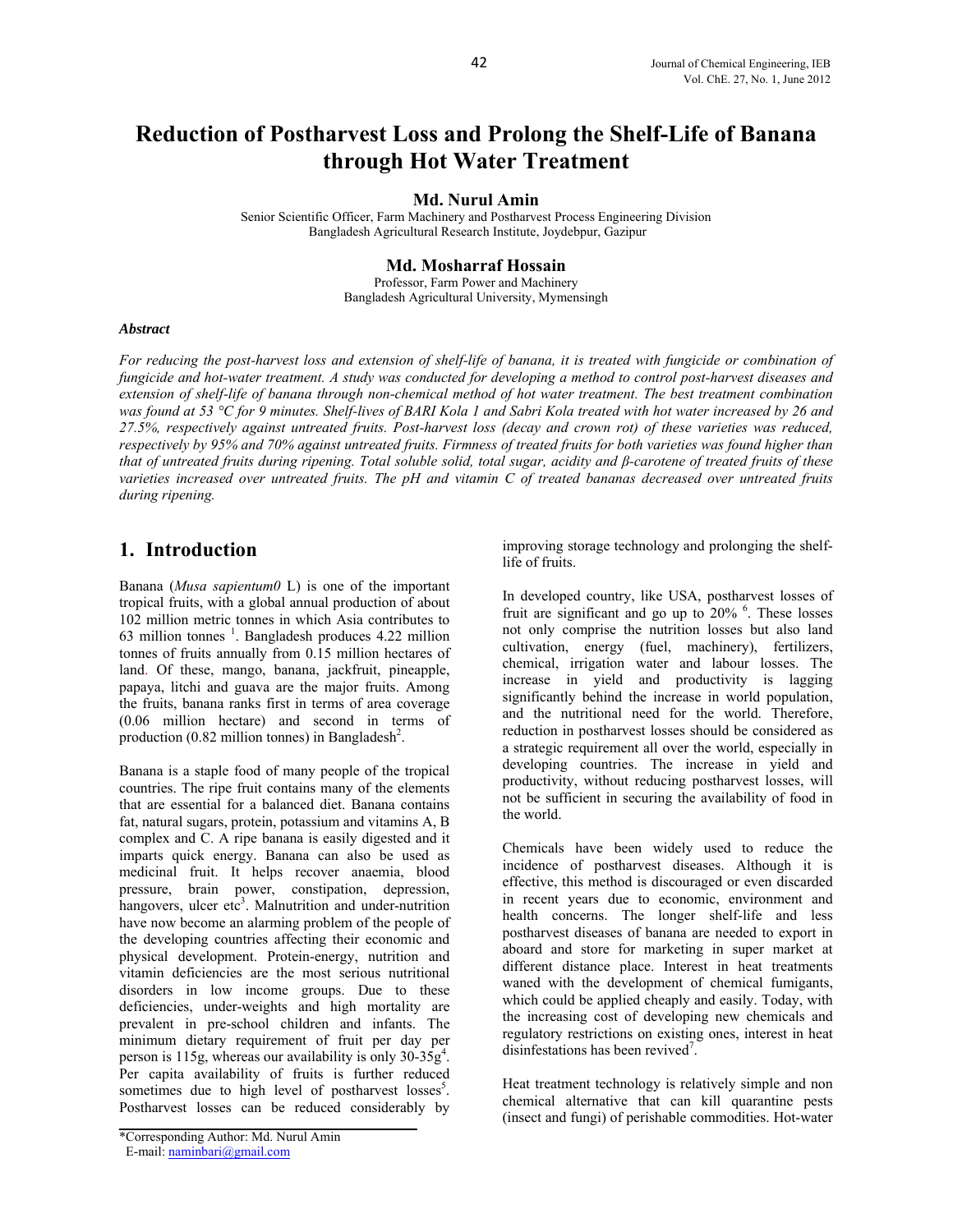treatment also increases the shelf-life of banana and develop attractive colour. For this purpose this study is essential to minimize the problems of exportation and storage for marketing.

## **2. Methodology**

Bunches of properly matured bananas of *BARI Kola 1* and *Sabri Kola* were harvested from experimental field of Farm Machinery and Postharvest Process Engineering Division carefully. Second and third hands of each bunch were selected to conduct the experiment and four fingers of uniform size and shape were taken for each replication having three replications of each treatment. They were washed in fresh water to remove dirt and latex. These fruits were treated in hot water using the developed hot-water plant for respective exposure time and temperature. The treated fruits were dried quickly by an electric fan and kept on a wooden table for study at room temperature. During experiment, room temperature and humidity were recorded.

Weight, shelf-life, decay and crown rot of banana fruits of each treatment were measured. Firmness, colour, TSS, pH, titratable acid, total sugar, vitamin C and βcarotene of banana fruits were also determined on the basis of the highest shelf-life of treatments among the different treatment combinations of temperature and exposure time.

Fruit firmness were measured using digital firmness tester (DFT 14, made in France by Agro-technologie) equipped with 8 mm cylindrical stainless probes. The peel colour of fruit was measured using a chroma meter (CR-400, Konica Minolta Sensing Inc., Japan). An 8 mm diameter measuring head mounted on the meter was calibrated each time with a standard white plate. Colour measurements were recorded using Hunter L\*, a\* and b\* scale<sup>8,9</sup>. Ascorbic acid was determined according to the dye method<sup>10</sup>. β-carotene of fruits pulp measured by  $AOAC<sup>11</sup>$ .

#### **Experimental Design and Statistical Analysis**

The experiments were arranged in a complete randomized design (CRD) with 3 replicates using 12 fruits for each treatment.

#### **Varieties**

 V1= Optimum matured (120 DAES) *BARI Kola 1* V2= Optimum matured (100 DAES) *Sabri Kola* 

#### **Hot water treatments**

T<sub>1</sub>=Bananas are treated at 47 °C for 3-21 min at 2 minutes intervals

- T<sub>2</sub>=Bananas are treated at 49 °C for 3-19 min at 2 minutes intervals
- T<sub>3</sub>=Bananas are treated at 51 °C for 3-17 min at 2 minutes intervals
- $T_4$ =Bananas are treated at 53 $\degree$ C for 3-9 min at 2 minutes intervals
- $T<sub>5</sub>=$  Bananas are treated at 55 °C for 3-9 min at 2 minutes intervals
- $T_6$ = Bananas are treated at 57 °C for 3-9 min at 2 minutes intervals
- $T_7$ = Control (untreated bananas and kept at room temperature)

#### **Statistical analysis**:

Data were statistically analyzed using SPSS software version 13 by analysis of variance and significant differences among the treatments were determined using Duncan's Multiple Range Test at P≤0.05.

### **3. Results & Discussion**

#### **Total weight loss**

Weight loss of *BARI Kola 1* and *Sabri Kola* at 47 °C for different exposure time is shown in Fig.  $1\& 2$ . The weight losses of *BARI Kola 1* and *Sabri Kola* at different temperature treatments increased gradually with the increase of exposure period. It was also observed that there was a strong linear relationship between weight loss and exposure times. At 57 °C for 7 to 9 minutes, weight losses of fruits both varieties were drastically increased with the increase of exposure time (Fig. 3  $\&$  4). It might be damaged due to burning the tissue of fruit surface. Furthermore, the weight losses of treated bananas were higher than that of untreated fruits. It occurred owing to hot water treatment that caused the acceleration of evaporation rate from the fruit surface. The lowest and the highest weight losses of *BARI Kola 1* and *Sabri Kola* were found to be 10.20 to 13.88% at 47 °C for 3 minute and 21 minutes, respectively. Therefore, higher loss of fruits was observed in *BARI Kola 1* than that of fruit in *Sabri Kola* due to varietal effect. Similar results were obtained for other treatments.

#### **Shelf-life**

Shelf-life of *BARI Kola 1* and *Sabri Kola* increased gradually with the increase of exposure period (Fig. 1 & 2). Similar trend was found in other treatments except treatment of 57 °C for both varieties. The shelf-life of fruit reduced drastically in treatment of 57 °C due to higher water temperature which caused burning of the skin and damage of the fruit tissues (Fig.  $3 \& 4$ ). Linear and two degree polynomial relationship between shelflife and exposure time were found. The highest shelflife of *BARI Kola 1* and *Sabri Kola* was found to be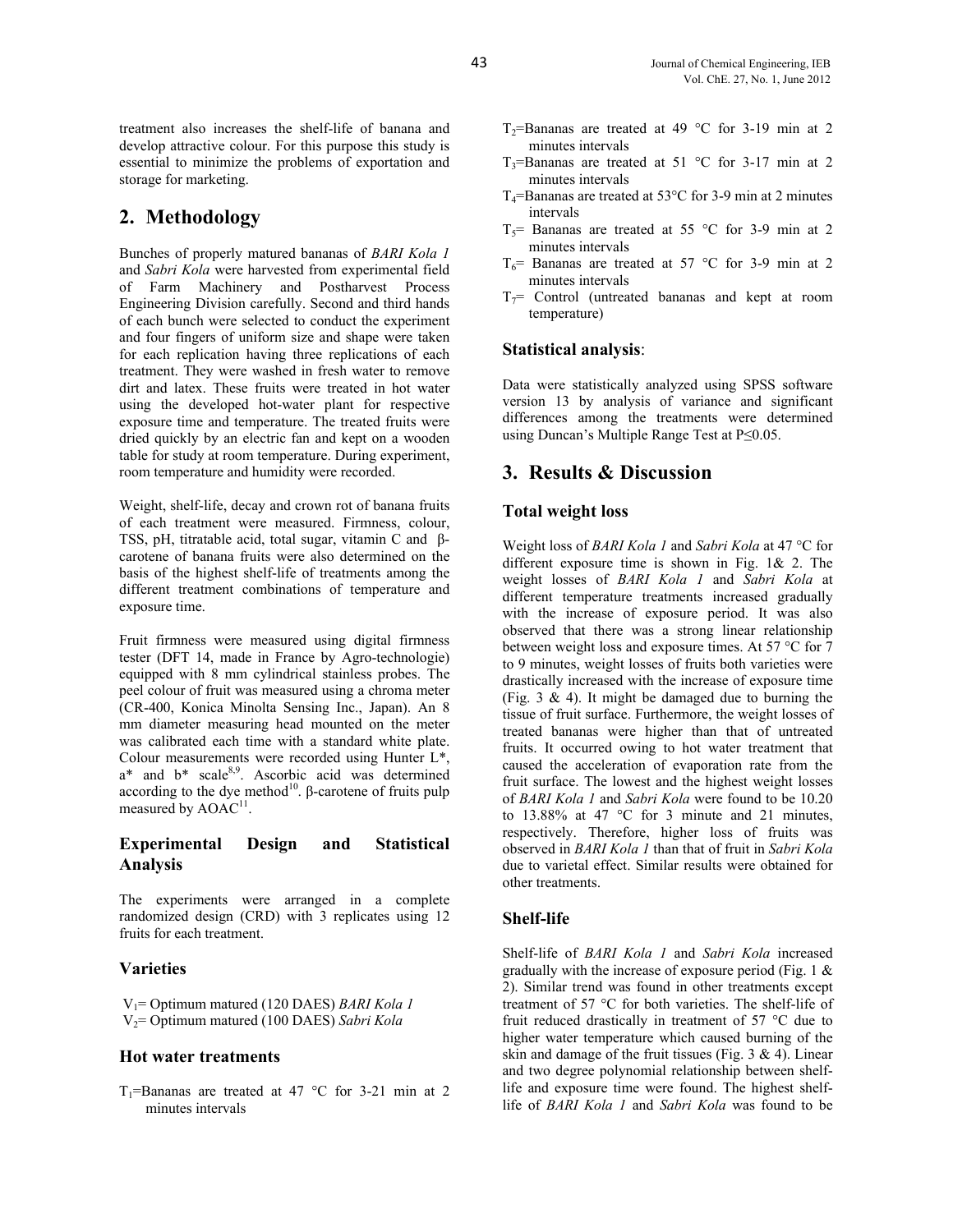10.5 and 10.83 days at 53 °C for 9 min against 7.83 and 8.17 days of untreated fruit, respectively. On the other hand, the second highest shelf-life of these varieties was found to be at 55  $\degree$ C for 5 or 7 minutes. Statistically significant differences were noticed among the treatments. Hot water treatment perhaps retarded the physiological and biological activities and finally led to the longest shelf-life. Banana fruits dipped in hot water (45 °C for 15 minutes or 50 °C for 10 minutes) extended the shelf-life $^{12}$ .

#### **Decay**

From Fig.s 1 & 2, decay percentage of fruits of *BARI Kola 1* and *Sabri Kola* decreased sharply with the increase of exposure time. But the decay percentage of fruits increased drastically with the increased of exposure time at 57 °C (Fig. 3 & 4). The regression equation expressed that there is linear relation and two degree polynomial between the decay and exposure time against treated treatments. The variation decay of treated and untreated fruits was observed significant. The lowest decay of treated fruits of both varieties was observed zero in treatments of 47 °C for 19 and 21 minutes, 49 °C for 17 minutes, 51 °C for 11, 13, and 15 minutes, 53 °C for 9 minutes, 55 °C for 5 and 7 minutes, 57 °C for 3 minutes. Dipping bananas in water at 47 to 52 °C effectively inhibited anthracnose and finger rot development when fruits were artificially infected $13$ .

#### **Crown rot**

Crown rot of fruits was investigated for different exposure time. Decreasing tendency of crown rot was noticed with the advancement of treating duration (Fig.

1 & 2). From the regression equation, a strong linear relation was found among the treated treatments. A highly significant difference was observed among the treated and untreated treatments. It was revealed that crown rot increased sharply with the increase of exposure time at 57 °C (Fig. 3 & 4). The lowest crown rot (26.67%) occurred at 57  $^{\circ}$ C in both the varieties. Furthermore, the crown rot percentage of treated bananas was lower than that of untreated fruits owing to combined effect of treating temperature and exposure time. Minimum bruising and controlled crown rot of bananas was achieved by hot water at 50 °C for 5  $minutes<sup>14</sup>$ .

#### **Firmness**

Fruit firmness decreased with storage at a faster rate in the untreated fruits than hot water treated fruit (Table 1 and 2). Firmness of treated banana of *BARI Kola1* and *Sabri Kola* in 53 °C for 9 minutes had significant higher against other treatments but similar to treatment of 55 °c for 7 min. Furthermore, higher firmness of fruit was found in *Sabri Kola* than that of *BARI Kola 1*.

Softening of fruits is related to a change in cell wall component and starch degradation<sup>15</sup>. The starch granules, packed in the tissue of banana flesh give rise to the toughness of the unripe fruit, and are hydrolyzed to sugar while an increase of the cell wall solubility allows water and nutrients to pass in and out of the cells. Fruit firmness decreased steadily during the full ripening stage. It might be occurred that during those periods all starch would be completely converted to sugar. A similar trend was found by Siriboon and Banlusil $p^{16}$ .



Fig.1.Weight loss, shelf-life, decay and crown rot *of BARI Kola 1* at 47 °C for different exposure period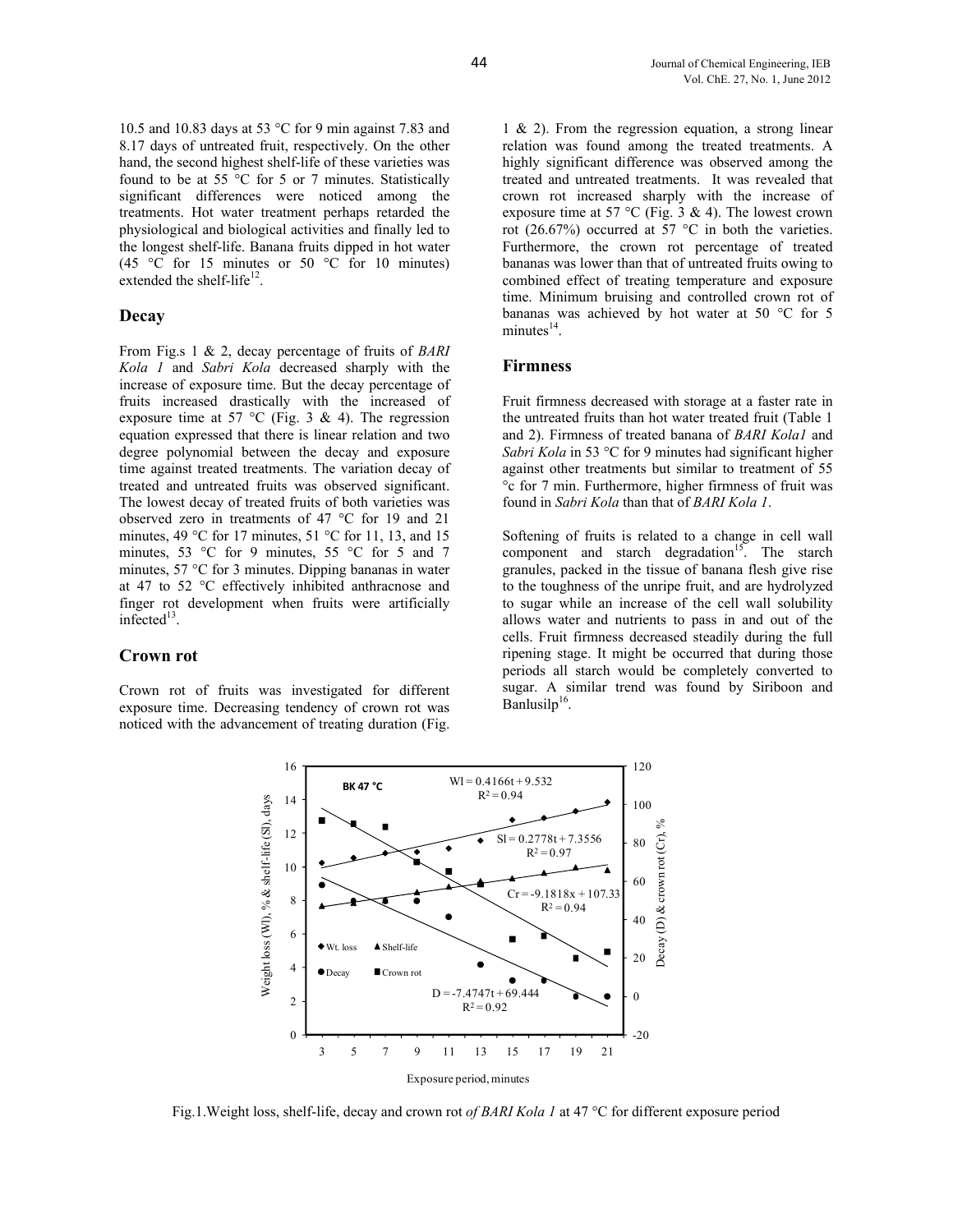

Fig. 2. Weight loss, shelf-life, decay and crown rot *of Sabri Kola* at 47 °C for different exposure period



Fig. 3 Weight loss, shelf-life, decay and crown rot *of BARI Kola 1* at 57 °C for different exposure period



Fig. 4 Weight loss, shelf-life, decay and crown rot *of Sabri Kola* at 57 °C for different exposure period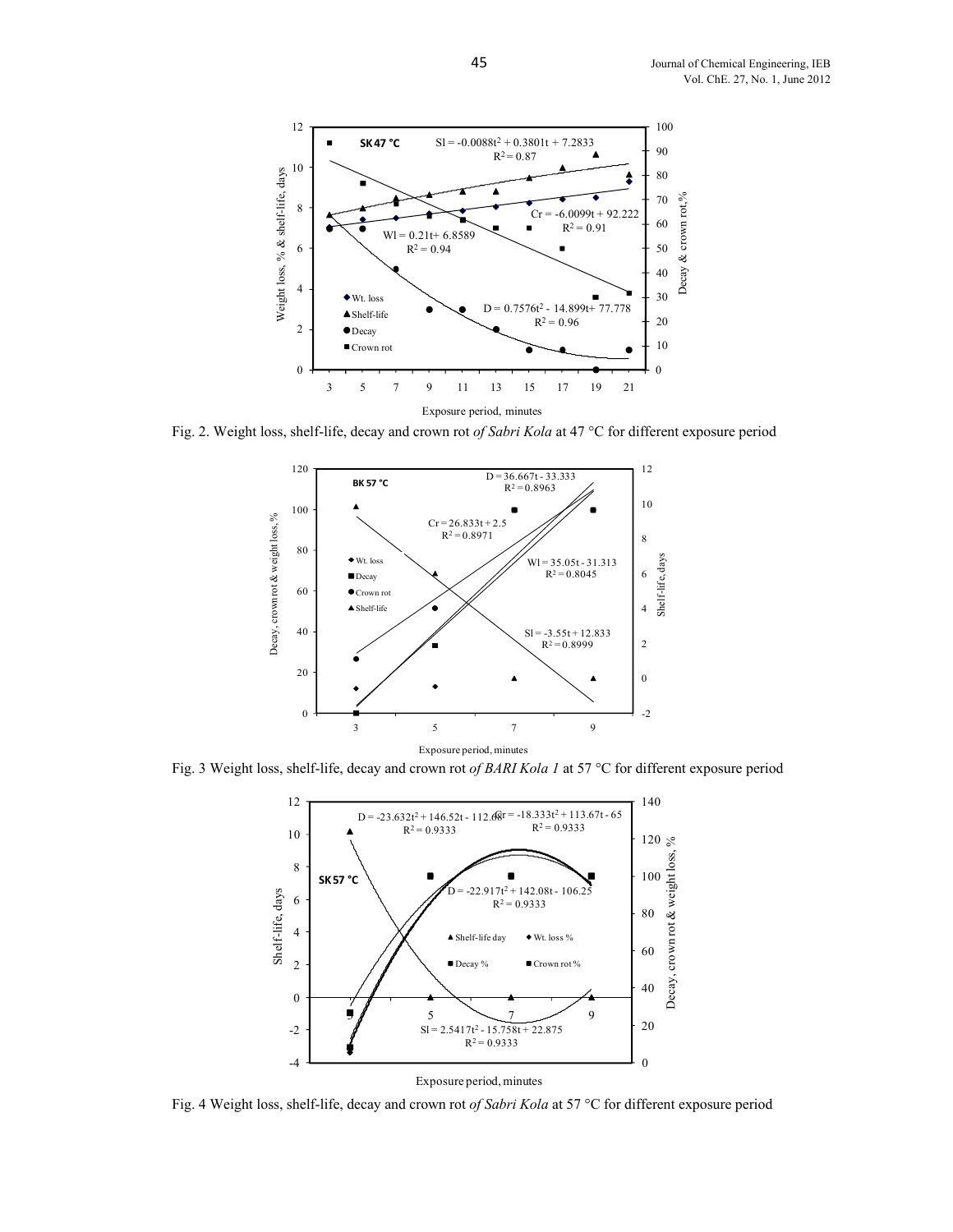#### **Colour**

Brightness (L\*) of treated and untreated fruits increased gradually whereas hue angle (h°) of these treatments decreased during ripening period (Table 1 and 2). Brightness  $(L^*)$  and hue angle  $(h^{\circ})$  of treated fruits was higher than that of untreated fruits because of hot water treatment effect. The use of hot-water treatment to suppress microbial development and spoilage also promoted retention of firmness characteristics. Significant difference of lightness (L\*) was observed in 53 °C for 9 min than other treatments. The h° of treatment at 55 °C for 7 minutes was significantly higher than that of untreated fruits and to treatment at 49 °C for 17 min but it was similar to others. Moreover, *Sabri Kola* was brightner and yellower than *BARI Koal 1* due to higher value of  $L^*$  and lower value of  $h^{\circ}$ , respectively. Similar results were reported by  $Hassan<sup>17,18</sup>$ 

#### **Total Soluble Solid, Titratable acid and pH**

Total soluble solid and titratable acid of treated and untreated fruits increased whereas pH of fruit decreased gradually during ripening period. Acid and pH of treated fruits were more or less same as untreated fruits but TSS was higher than that of untreated fruits. Significant difference of TSS of *BARI Kola 1* was higher than that of *Sabri Kola* resulting sweeter than that (Table 1 and 2). According to Seymour<sup>15</sup>, in banana

pulp, the total amount of acid increased during ripening; the main acids being malic, citric and oxalic. While the first two acids were responsible for tartness in the unripe banana, the oxalic acid contributed to astringent taste of the fruit. A similar trend was reported by Siriboon and Banlusilp<sup>16</sup>.

#### **Vitamin C**

Vitamin C content of these treatments decreased gradually in all the varieties as they proceeded towards ripening and senescence. The reduction in vitamin C contents during ripening might be attributed to the oxidation of ascorbic acid as ripening proceeded $20$ . In the untreated fruits vitamin C content was higher than those of the treated bananas throughout the ripening stages. In control (untreated) treatment, senescence took place earlier and vitamin C was perhaps not fully oxidized leading to maximum vitamin C content at full ripening stage.

#### **Sugar**

Total sugars of treated and untreated fruits of both varieties increased during ripening. The highest total sugar contents of fruits treated at 53°C for 9 minutes for both the varieties followed by other treatments (Table 1 and 2). The total sugar content was greatly influenced by hot water treatment. The increase in total sugar associated with ripening was due to the breakdown of polysaccharides, and conversion of starch into sugars<sup>19</sup>

Table 1. Effect of temperature and exposure time on some physico-chemical parameters of *BARI Kola1* duringstorage at ambient temperature (32.2 °C)

| Treatment      | Firmness                                | Colour  |                      | TSS         | Total sugar |
|----------------|-----------------------------------------|---------|----------------------|-------------|-------------|
|                | $\text{kg}_{\text{f}}$ mm <sup>-2</sup> | $L^*$   | $H^{\circ}$          | Brix $(\%)$ | $\%$        |
| $\rm T_1$      | 0.12c                                   | 57.99ab | 90.99a <sub>bc</sub> | 25.17a      | 18.38c      |
| T <sub>2</sub> | 0.12c                                   | 58.04ab | 91.30ab              | 25.07ab     | 19.31ab     |
| $T_3$          | 0.12c                                   | 58.33ab | 90.41 <sub>bc</sub>  | $25.00$ abc | 17.09e      |
| T <sub>4</sub> | 0.13a                                   | 58.46a  | 90.4bc               | 25.20a      | 19.78a      |
| $T_5$          | 0.13ab                                  | 57.12b  | 90.34c               | 24.90abc    | 18.98b      |
| $T_6$          | 0.12bc                                  | 58.07ab | 90.71abc             | 24.63bc     | 17.98cd     |
| $T_{7}$        | 0.12c                                   | 54.18c  | 91.48a               | 24.53c      | 17.67d      |

Table 2: Effect of temperature and exposure time on some physico-chemical parameters of *Sabri Kola* during storage at ambient temperature (32.2 °C)

| Treatment      | Firmness<br>$\text{kg}_{\text{f}}$ mm <sup>-2</sup> | Colour  |         | <b>TSS</b>         | Total              |
|----------------|-----------------------------------------------------|---------|---------|--------------------|--------------------|
|                |                                                     | $L^*$   | h°      | Brix $(\% )$       | sugar<br>$\%$      |
| $\rm T_1$      | 1.27bc                                              | 62.39c  | 92.04ab | 23.76a             | 19.10ab            |
| T <sub>2</sub> | 1.23cd                                              | 60.68d  | 91.50b  | 21.78b             | 19.10ab            |
| $T_3$          | 1.17d                                               | 62.90bc | 91.47b  | 19.84c             | 18.57c             |
| T <sub>4</sub> | 1.37a                                               | 64.43a  | 90.31c  | 24.20a             | 19.23a             |
| $T_5$          | 1.34ab                                              | 63.91ab | 90.99bc | 22.01b             | 19.17ab            |
| $T_6$          | 1.27bc                                              | 60.76d  | 92.54a  | 22.23 <sub>b</sub> | 19.03 <sub>b</sub> |
| $T_7$          | 1.19cd                                              | 54.32e  | 92.72a  | 19.05d             | 18.57c             |

 $T_1$ = hot water treatment at 47 ° for 19 min, T<sub>2</sub>= 49 °C for 17 min, T<sub>3</sub>= 51 °C for 15 min, T<sub>4</sub>= 53 °C for 9 min, T<sub>5</sub>= 55 °C for 7 min, T<sub>6</sub>= 57°C for 3 min and  $T_7$ = untreated